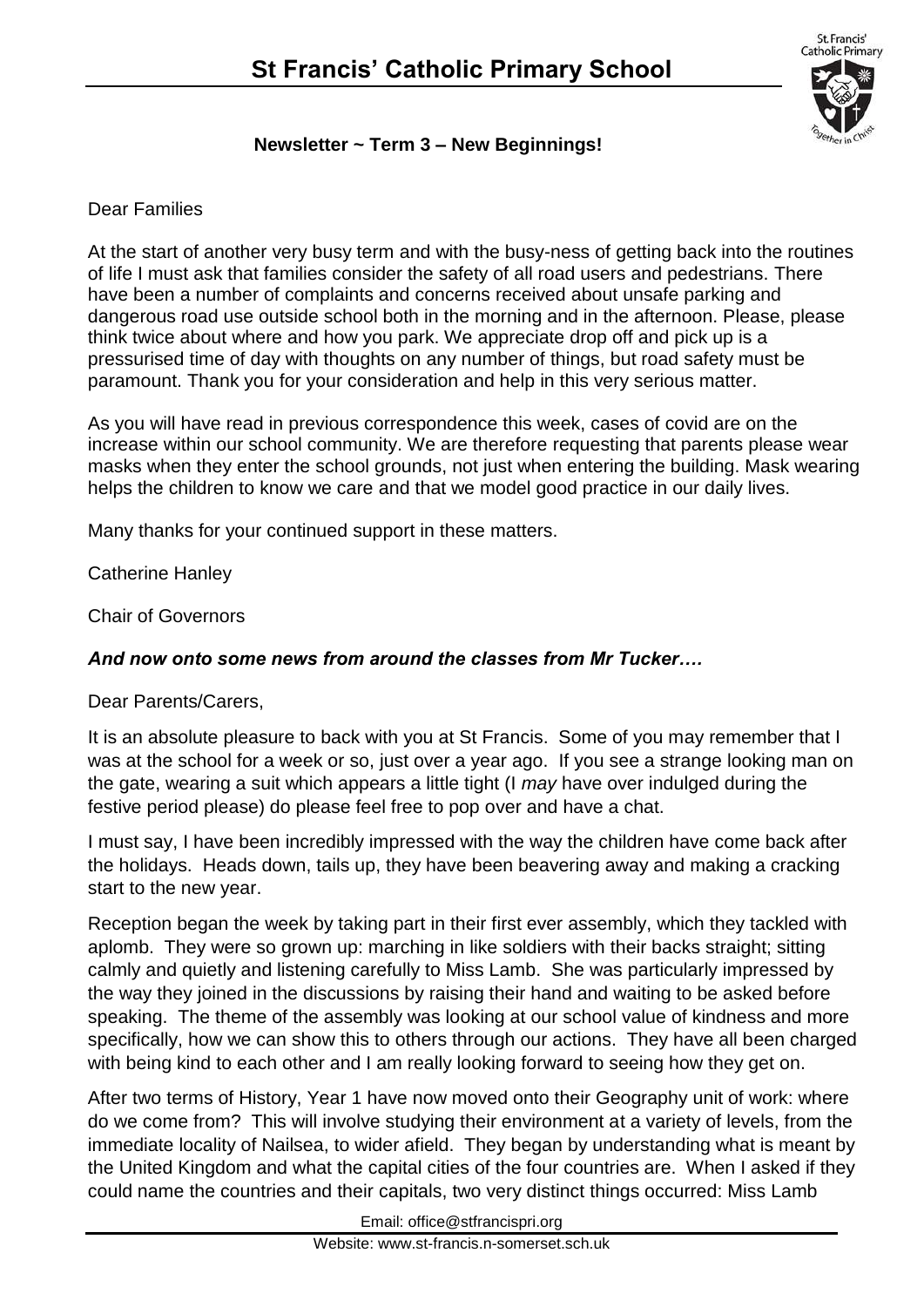

made the 'pleeeeeeeeeease get this right' face and the children supplied the answers without so much as breaking a sweat. If they know that much at the end of one lesson, I have very high hopes for what they will be able to achieve in 12 weeks' time!

Year 2 have thoroughly embraced their new topic of The Great Fire of London. Bearing in mind they only started this on Tuesday, the amount they have learnt is truly phenomenal. All I asked was for them to give me one fact and they told me all about how the blaze began in Thomas Farrier's bakery but was blamed on the maid (who was one of only 10 people to die in the fire, they reliably informed me); that it started in Pudding Pie Lane; that the warm dry weather meant that the houses caught light very quickly and that the wooden roof of St Paul's, exposed due to building work, was the cause of the Cathedral burning down. I did not know half of those things before they told me.

With all the disruption over the last few years, many children have simply not had the opportunity to develop their swimming skills. So, it was with much excitement that Year 3 (and Year 4) made their way to Backwell Pool on Friday morning. This initial lesson was very much aimed at assessing the children so they can be placed in the most suitable groups. While many of them were able to swim strongly on their fronts, it was the quality of the backstroke that particularly impressed me. Arms high, little fingers in first, it was like watching a bunch of young Adam Peatys… possibly with slightly fewer tattoos. Even though some of them were quite nervous, they all gave it their best shot, with some even surprising themselves. Just as an aside, the receptionist at the front desk said they were, 'Quietest class ever!' Nice one, Year 3. Nice one.

Greta and the Giants by Zoe Tucker and Zoe Perisco is the book Year 4 are studying in Literacy. Using the metaphor of the Giants to represent us adults, Governments and Big Business tells the story of Greta and how she successfully campaigns to save the planet. In one lesson, they were looking at the range of emotions she would have experienced at different points in the story. Understanding how characters are complex constructs, who do not just feel one constant, simple emotion throughout a story, such as 'brave' or 'sad', will help them hugely when they have to write their own narratives. Possibly the most impressive element of their discussion was the way they understood the subtleties of the situation and the vocabulary they used. For example, when explaining Greta's feelings when she started to protest on her own, they used the word 'determined' to show that she was going to fight for the planet, yet contrasted this with 'worried' to explain that she felt her actions may not be enough.

To celebrate the feast of Epiphany, where the Magi came to worship Jesus at his birth, Year 5 were joined by Year 6 for Mass on Thursday morning. It was the first time that classes have managed to attend St Francis's for an act of worship in well over a year and it felt like an extremely symbolic moment for the whole school (the other classes joined via video link). As you would expect from our children, they were a credit to themselves, behaving just as they should. At the end of the service, Father Richard blessed some chalk and gave it to some members of the congregation, inviting them to write the blessing  $20 + C + M + B + 22$  on the doors of their houses. The letters C, M and B stand for Caspar, Melchior and Balthazar (the three wise men) but are also abbreviations of Christus Mansionem Benedicat, 'May Christ bless the house'. The numbers are for our year, 2022 and the + signs represent the cross.

Email: office@stfrancispri.org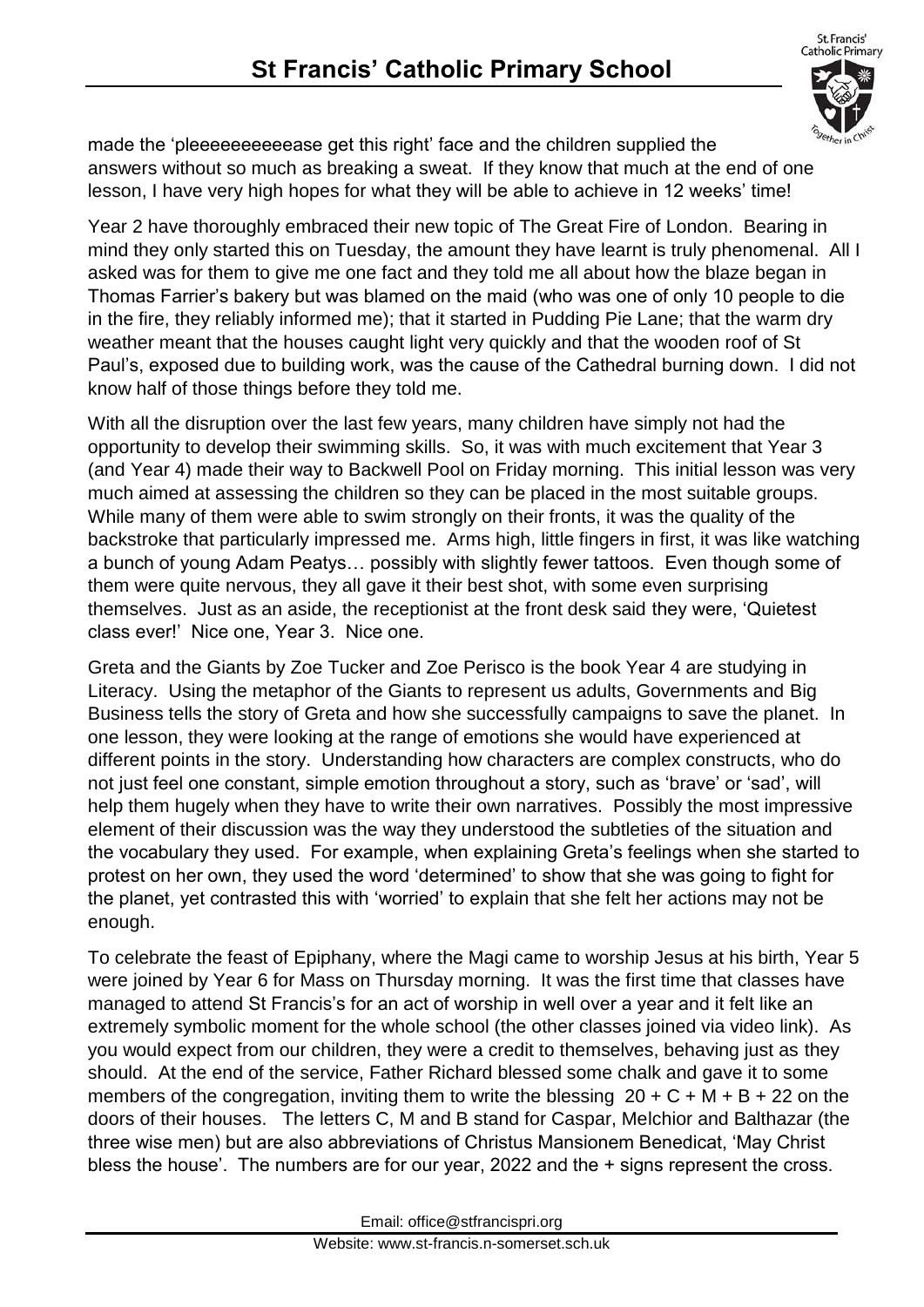

When they got back to school, Miss Parry wrote this on the school's front door, while some Year 6 children scribed it on each class's door.

As one would expect, Year 6 have hit the ground running, with noses firmly to the grind stone. The focus in maths has been multiplying fractions and using these skills to solve problems. I don't know about you but when I was in primary school, I barely came across a fraction, let alone attempt problems involving them. Looking at their books, I was really impressed with not only the standard of presentation but also the way that they were responding to feedback, which allowed them to correct their prior misconceptions. If you happen to have a lazy 5 minutes over the weekend, have a go at one of their problems below, just to see how you get on.

*Jack runs 9 1/3 miles three times a week. Dexter runs 12 2/4 miles twice a week. Who runs the furthest during the week?*

Have a lovely weekend when it comes. By the time you've waded through this weighty section of the newsletter it will be Monday morning again!

Play safely and take care,

Mr Tucker

# **Smart Watches**

Following the festive break, we have noticed that many of our children have been lucky enough to receive Smart Watches from Father Christmas. Whilst these are impressive pieces of technology, their capacity for recording images/sending messages/accessing the internet means that they bring a raft of potential E-Safety and safeguarding issues with them. As such, they should not be brought into school. Children wearing Smart Watches in school will be asked to remove them so they can be returned at the end of the day. (As an additional note, children are far more successful in telling the time if they learn through consistent use of an analogue clock face rather than digital. We would highly recommend analogue watches!)

### **Celebrations of success for Rosie!**

Rosie plays rugby for Yatton minis who seem to be trailblazing their way through the junior game! Great to hear of your 'awesome solo try' Rosie – Jasmine Joyce had better watch out!